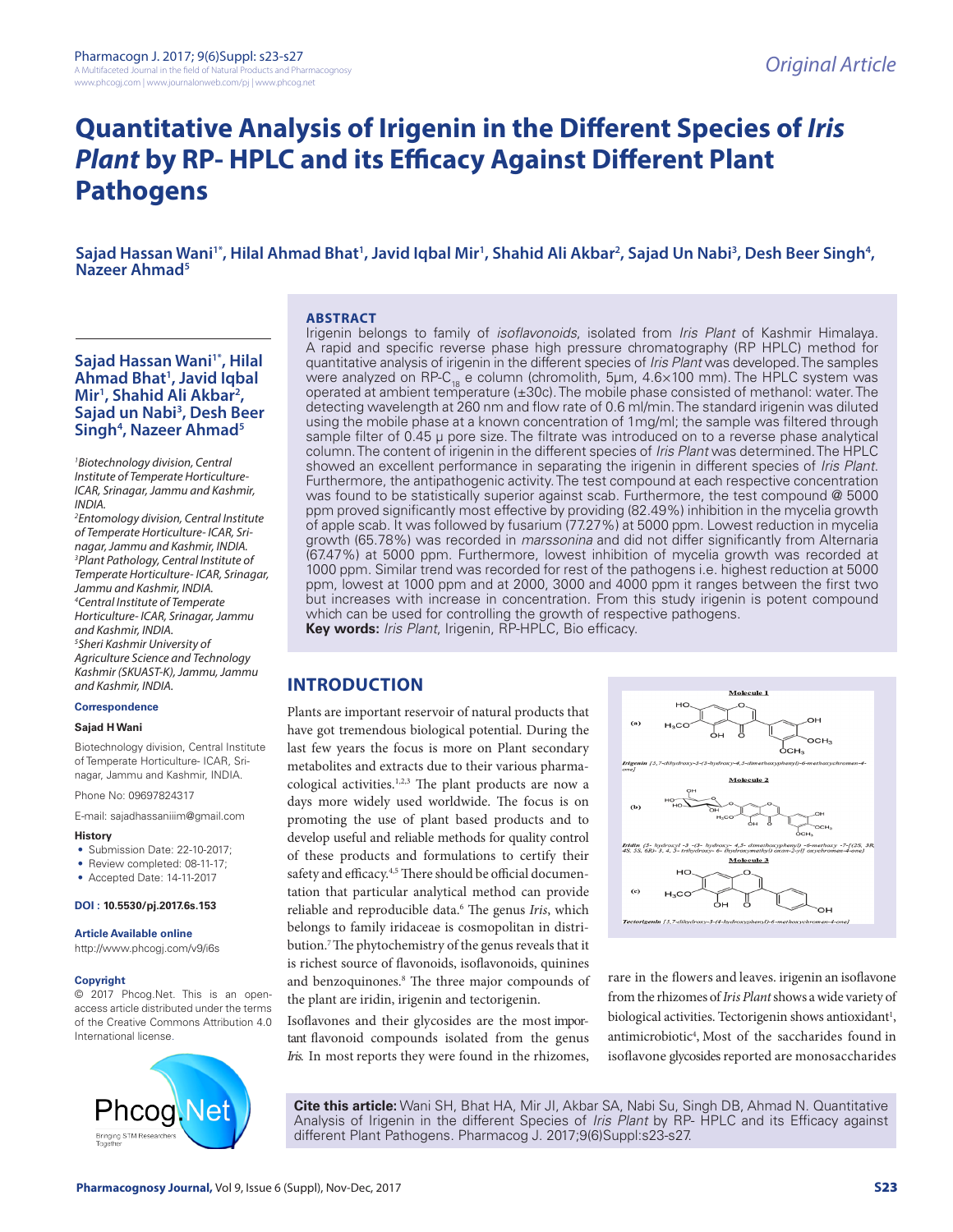or disaccharides. The monosaccharides are normally -D- glucopyranosides ( -D-Glc*p*), and similarly, the disaccharides are mainly -D-Glc*p*-(1 6)- -D-Glc*p*. They usually form *O*-glycosides, with the sugar moiety often linked to C-7 or C-4' position of the known aglycones. Among the new isoflavone glycosides isolated from thegenus *Iris* during the reporting period, there are five containing monosaccharides, nine containing disaccharides and one containing trisaccharides.<sup>9,10,11,12,13</sup> Generally, the control of plant diseases is well established with synthetic fungicides.<sup>14</sup> Especially apple growers usually adopt a zero tolerance policy towards management of diseases.<sup>15</sup> Furthermore, the inappropriate and increased use of fungicides.<sup>16</sup> Has resulted in fungal resistance<sup>17</sup> and ecological imbalance.18 To reduce the dependence on synthetic fungicides the main aim of our research is to develop alternative eco-friendly management strategies depending on plant based bioactive compound Irigenin.

## **MATERIAL AND METHODS**

**Chemicals, Reagents and Materials** Methanol (Chromatographic grade, Jiangsu Hanbon Sci and Tech. Co., Ltd.,),  $H_2O$  (HPLC grade, sigma chemicals), Irigenin (Sigma, St. Louis) used as an external standard (marker compound). The *Iris Plant* species was collected from the different ecozones of Kashmir.

## Chromatographic analysis

Chromatographic analysis was carried out by Kromasil 100  $C_{18}$  reversed phase column (250  $\times$  4.6 mm) packed with 5μm diameter particles. The mobile phase was methanol: water. The mobile phase was filtered through a 0.45μ membrane filter. Then deaerated ultrasonically prior to use. RP-HPLC separation of standard Irigenin at 262 nm. Flow rate and injection volume were 0.6 ml /min and 5 μl. The Chromatographic peaks of the extracts were confirmed by comparing their Retention time with those of the reference standards. Irigenin was carried out by the integration of the peak using external standard method. All chromatographic operations were carried out at ambient temperature.

#### Preparation of Standard Solution

About 1 mg of given irigenin sample was accurately weighed and dissolved in 1 ml mobile phase. Then standard solution was filtered with 0.2 μm membrane filter paper with sample filter.

## Sample Solution

Five species of *Iris Plant* were collected from the different ecozones of Kashmir. The plant material was shade dried and then grinded into a fine powdered material. The methanol extract was prepared and the extracts were kept at-20c. The 5mg/ml of the extract were dissolved and passed through 0.2**µ**m filter paper and submitted to chromatographic analysis. During sample preparation extracts were heated at low temperature to avoid breaking of heat labile molecules. The HPLC were performed for each extract and each extract were compared with the standard.

## Bioevaluation

The bioactive compound (iriginen) isolated from *Iris sp.* was evaluated (*in vitro*) at five different concentrations (1000, 2000, 3000, 4000 and 5000 ppm) against *Venturia inaequalis, Alternaria mali*, and *Marssonina caronaria* causal agents of apple scab, Alternaria leaf spot of apple and marssonina leaf blotch of apple, respectively. Furthermore, it was also evaluated against *Fusarium oxysporium* causal agent of saffron corm rot at same five concentrations. To evaluate the efficacy of irigenin against various fungi standard Phytopathological technique i.e. poisoned food technique of was adopted.<sup>19</sup>

Fifty milliliters of basal medium (PDA) was poured in 250 ml conical flask, plugged with non-absorbent cotton and autoclaves at 15lbs per square inch pressure. After semi cooling the medium, 50 ml of iriginen of double concentration than the desired one was incorporated in each flask except check. Media from each flask was transferred sterilized Petri plates under aseptic conditions. Each treatment was replicated four times in completely randomized design (CRD) and inoculated with 3mm diameter mycelia disc taken from 7 days old culture in case of *Alternaria mali* and *Fusarium oxysporium.* However, in case of *Venturia inaequalis* and *Marssonina caronaria* 40 days old culture was used and, then incubated at desired temperature for respective fungi. The relative efficacy of different treatments was ascertained by taking the radial mycelia growth inhibition of fungi over control was calculated by using the formula of Vincentn.20

Were,

 $C = Mycelial growth in check$ 

 $T = Mycelial growth in treatment$ 

#### Structure of Irigenin



## **RESULTS**

## Quantitative analysis of *Irigenin* by Reverse Phase High Pressure Liquid Chromatography (RP-HPLC) in different species of *Iris Plant*.

The quantitative analysis of, irigenin in the 12 different samples of *Iris Plant* species were carried out by using reverse phase high pressure liquid chromatography. The Stock solutions of extracts and the standard were obtained by dissolving 5 mg of each of the extract in 1.0 ml MeOH and 1.0 mg of the standard in 1.0 ml MeOH respectively. The resulting solutions were filtered through 0.45μm filter membrane. Working solutions of appropriate concentrations were prepared by diluting stock solutions. The stability of stock as well as working solutions was monitored and no change in concentration was observed. The optimization of HPLC conditions was performed using the standard solution of, irigenin first and then solution of IC-3 sample. Peak resolutions were tested and compared using different solvent systems (acetonitrile-methanol, acetonitrile-water, and methanol-water) in varying proportions. The separation of, irigenin was achieved on a RP-18e column using methanolwater (30:70; v/v) at a flow rate of 0.6 ml/min with a runtime of 55 min. Photodiode array detector (DAD) was used in HPLC analysis and the optimum monitor wavelength at 265nm was selected from the full range spectra. Methanol stock solution of the standard reference compound, irigenin was prepared and diluted to appropriate concentrations for the construction of calibration curve. At least four concentrations of, irigenin were injected in the concentration range of 0.08μg/ml to 0.96μg/μl. The calibration curve was constructed by plotting the peak area versus the concentration of each analyte with detector wavelength set at 265 nm. Excellent calibration curve was obtained for the standard within the concentration range of 0.08  $\mu$ g to 0.96  $\mu$ g/ $\mu$ l (r<sup>2</sup> = curve coefficients > 0.998). The recovery study was within the concentration range of the calibration curve. The recovery of the method was estimated by spiking IK-1 sample with 2.0 μg/3.8 mg of the standard irigenin. The data from the recovery studies revealed that the recovery of the method was in the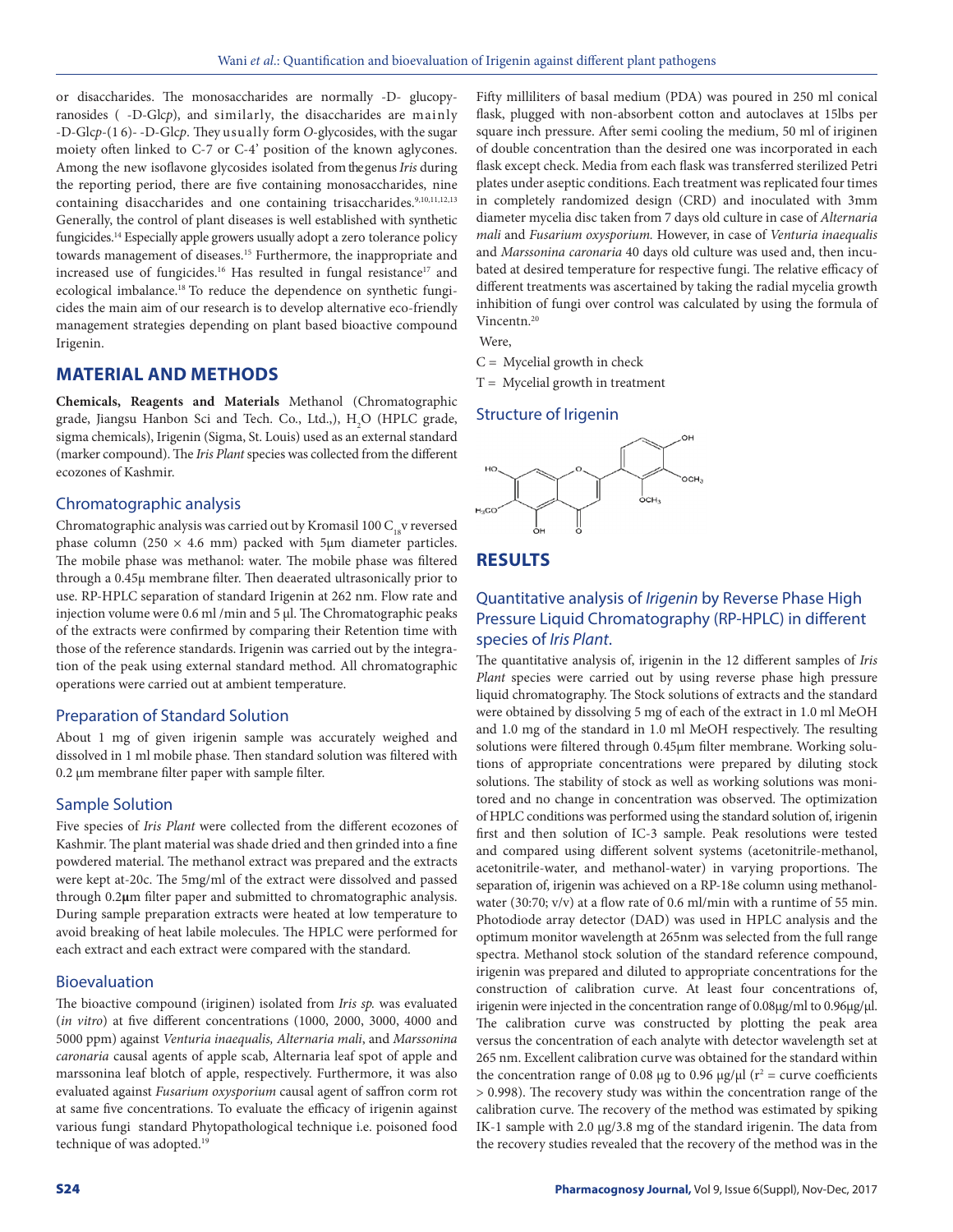range of 98.2 to 101.2% evaluating the accuracy of the method., irigenin was separated in all the samples using the developed HPLC method. Typical chromatograms of the different extracts and the mixed standard are shown in Figure 1, respectively. The identification of the investigated compound was carried out by comparison of retention times and UV spectra with those obtained by injecting standards in the same conditions. The developed HPLC method was applied to analyze, *Irigenin* in twelve samples of five species of *Iris*. The data are summarized in Table 1, 2. The results showed that the content of, *Irigenin* greatly varied in five different *Iris* species. Furthermore, the content of, *Irigenin* varied within species growing at different eco-geographical zones. The concentration *Irigenin* ranged from 1.06% dry weight in IC -1 sample to 7.84% dry weight in IG-2 sample.

## Antipathogenic activity

Analysis of the data revealed that the bioactive compound Irigenin significantly inhibit the mycelia growth of all the test fungi as compared to check, and showed progressive reduction in mycelia growth as the respective concentrations increased Table. The compound irigenin differ significantly in its efficacy against the funji under study. Irrespective of the concentrations, the test compound exhibited maximum mean growth inhibition of (55.05%) against scab. It was followed by (50.08%) and (41.12%) against fusarium and Alternaria, which were significant different from one another. However, the test compound proved to be the least effective in per cent mycelia growth inhibition (39.37%) against marssonina but did not differ significantly from Alternaria.

The test compound at each respective concentration was found to be statistically superior against scab. Furthermore, the test compound @ 5000 ppm proved significant most effective by providing (82.49%) inhibition in the mycelia growth of scab. It was followed by significantly different fusarium (77.27%) at 5000 ppm. Lowest reduction in mycelia growth (65.78%) was recorded in marssonina and did not differ significantly from Alternaria (67.47%) at 5000 ppm. Furthermore, lowest inhibition of mycelia growth was recorded at 1000 ppm. Similar trend was recorded for rest of the pathogens i.e. highest reduction at 5000 ppm, lowest at 1000 ppm and at 2000, 3000 and 4000 ppm it ranges between the first two but increases with increase in concentration. A significant relationship was observed to exist between the test compound and concentration. Irrespective of fungi, the inhibitory effect of test compound increased significantly with increase in concentration from 20.52 per cent at 1000 ppm to 73.25 per cent at 5000 ppm. The corresponding inhibition at 2000, 3000 and 4000 ppm concentration were noticed to be 32.85, 46.51 and 58.89 per cent, respectively.

## **DISCUSSION**

The HPLC is a unique, versatile, universal and well recognized tool for qualitative and quantitative evaluation of herbal products against their respective bioactive molecules in terms of quality and batch-to-batch reproducibility.21,22 The present study reveals the distribution of irigenin in the different *Iris Plant* species growing at different altitudes of Kashmir valley. The results showed the highest concentration of irigenin in *iris germanica* and lowest in *iris croceae*. The extracts from different species showed the presence of irigenin by RP-HPLC method developed in our laboratory. The results of screening of irigenin in the different species of *Iris Plant* revealed that *iris germanica* and *iris kashmiriana* contain the highest level of this isoflavones, the results indicate that these plant species are the richest source of irigenin, especially in the *Iris Plant* species growing in the Kashmir (india). The developed RP- HPLC method for the determination of irigenin is easy and sensitive and will be used in further research. Furthermore, there is tremendous pressure on fungicides for the management of diseases especially in apple.

#### **Table 1: Collection of samples of** *Iris plant* **species**

| Code   | <b>Samples</b>             | <b>Sources</b>                              | <b>Collection</b><br>date |
|--------|----------------------------|---------------------------------------------|---------------------------|
| $IC-1$ | <i>Iris</i> croceae        | Sonamarg, Kashmir, India                    | May, 2016                 |
| $IC-2$ | <i>Iris</i> croceae        | Shopian, Kashmir, India                     | April, 2016               |
| $IC-3$ | <i>Iris</i> croceae        | Gulmarg, Kashmir, India                     | June, 2016                |
| $IE-1$ | <i>Iris</i> ensata         | Naranag, Kashmir, India                     | May, 2016                 |
| $IE-2$ | <i>Iris</i> ensata         | Shopian, Kashmir, India                     | April, 2016               |
| $IG-1$ | Iris germanica             | CITH field, Srinagar, Kashmir, India        | April, 2016               |
| $IG-2$ | Iris germanica             | Gulmarg, Kashmir, India                     | June, 2016                |
| $IG-3$ | Iris germanica             | Sonamarg, Kashmir, India                    | May, 2016                 |
| $IK-1$ | <b>Iris</b><br>kashmiriana | Local graveyard, Srinagar, Kashmir<br>India | April, 2016               |
| $IK-2$ | <b>Iris</b><br>kashmiriana | Naranag, Kashmir, India                     | May, 2016                 |
| $IS-1$ | <i>Iris</i> spuria         | Gulmarg, Kashmir, India                     | June, 2016                |
| $IS-2$ | <i>Iris</i> spuria         | Sonamarg, Kashmir, India                    | May, 2016                 |



**Figure 1: Quantification of Irigenin in various Iris sp. by RP-HPLC:** Typical HPLC chromatograms for quantification of Irigenin (a) Irigenin marker (b) *Iris* kashmiriana (c) *Iris* ensata (d) *Iris* spuria (e) *Iris* germanica (f) *Iris* croceae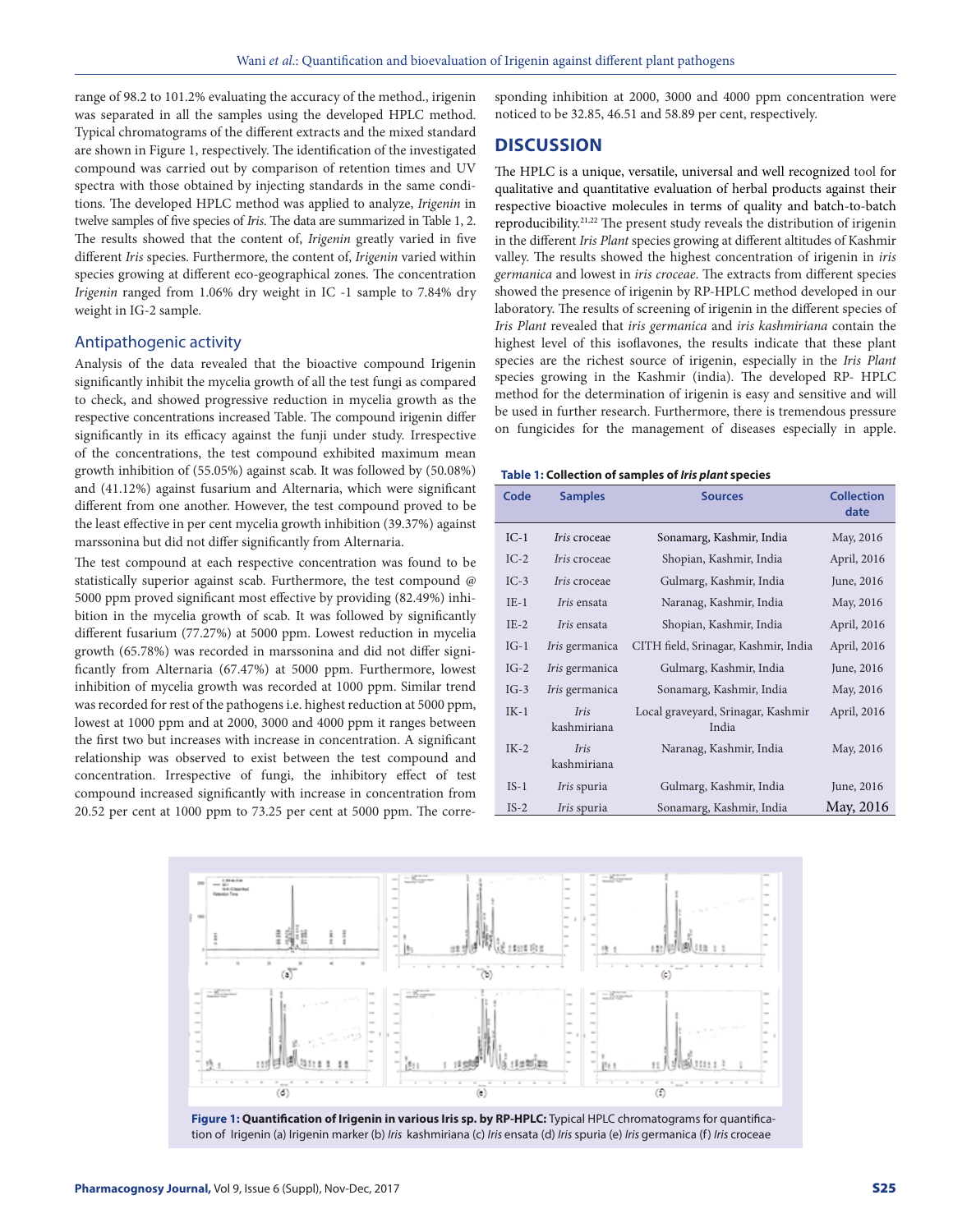| <b>Concentration (ppm)</b> | Mycelial growth inhibition over check (%)* |               |               |               |               |               |  |
|----------------------------|--------------------------------------------|---------------|---------------|---------------|---------------|---------------|--|
| <b>Disease</b>             | 1000                                       | 2000          | 3000          | 4000          | 5000          | <b>Mean</b>   |  |
| Scab                       | 28.87 (33.13)                              | 43.47 (41.20) | 54.57 (48.87) | 65.85 (54.23) | 82.49 (65.27) | 55.05 (48.54) |  |
| Fusarium                   | 14.85 (22.83)                              | 26.29(31.17)  | 42.16(40.47)  | 54.81 (47.73) | 67.47(55.20)  | 41.12(39.48)  |  |
| Alternaria                 | 24.09 (29.34)                              | 35.85 (36.75) | 50.38 (44.34) | 62.81 (50.59) | 77.27 (61.52) | 50.08 (44.50) |  |
| Marssonina                 | 14.25 (21.94)                              | 25.80 (30.50) | 38.94 (38.59) | 52.10 (46.18) | 65.78 (54.18) | 39.37 (38.27) |  |
| Mean                       | 20.52 (26.81)                              | 32.85 (34.90) | 46.51(43.06)  | 58.89 (49.68) | 73.25 (59.04) |               |  |





**Figure 2:** Percentage content of irigenin in the different species of Iris plant collected from different ecogeographical regions of kashmir.

Inappropriate use of synthetic fungicides has resulted in eco-logical imbalance, health issues and resistance.<sup>23</sup> So, the number of fungicidal sprays and their dosage is to be increased for the management of the diseases. Furthermore, the number of fungicidal groups are limited in number. So, to reduce the load of fungicides, there are alternative eco-friendly management strategies, and among those use of plant based extract and molecules is one. Plants contain thousands of constituents that are valuable source of new and biologically active molecules possessing antimicrobial property.<sup>24</sup> There is tremendous potential of Irigenin (isolated from *iris* spp.) for the management of fungal diseases. As the plant is easily available, has got higher diversity, and its corms are available thought the year. Furthermore, as a rule higher accumulation of bioactive compounds takes place in underground parts of plant compared to above ground.24 This bioactive compound will help in devising the new path for the management of diseases which will help in sustainable production especially in apple.

## **CONCLUSION**

The method is simple, rapid, easy and precise. The demonstration was good at isocratic conditions. The method can be used for routine quantification of irigenin in the different plant extracts as well as in formulations. Furthermore, the compound was found potent against different pathogens that effect the economic crops of Kashmir.

## **ACKNOWLEDGMENT**

The authors are thankful to SERB-DST for providing the financial assistance in the form of N-PDF/000500/LS and ICAR-CITH Srinagar for providing the infrastructural facilities to carry out the work.

## **CONFLICT OF INTEREST**

The authors declare none conflict of interest.

## **ABBREVIATION USED**

**RP-HPLC:** Reverse phase high pressure liquid chromatography; **UV:** Ultraviolet; **ppm:** parts per million; **DAD:** Diode array detector.

## **REFERENCES**

- 1. Blumenthal M. The ABC clinical guide to herbs. New York: Thieme. 2003.
- 2. Bruneton J. Pharmacognosy, phytochemistry, medicinal plants. Paris: Intercept Ltd. 1999;2:545.
- 3. Loziene K, Venskutonis PR, Sipailiene A, Labokas J. Radical scavenging and antibacterial properties of the extracts from different *Thymus pulegioides L*. chemotypes. Food Chem. 2007;103(2):546-59.
- 4. Ministério da Saúde, Agência Nacional de Vigilância Sanitária (ANVISA), Brasil; Decreto nº. 5813, de 22 de junho de 2006, aprova a Política Nacional de Plantas Medicinais e Fitoterápicos e dá outras providências,http://portal.saude.gov.br/ portal/arquivos/pdf/Decreto\_N\_5813.pdf , accessed 2009.
- 5. WHO; Quality control methods for medicinal plant materials, World Health Organization: Geneva. 1998
- 6. Ribani M, Bottoli CBG, Collins CH, Jardim ICFS, Melo LFC. *Quim* Nova. 2004;27:771.
- 7. Wilsom CA. Subgeneric classification in *Iris re-examined* using chloroplast sequence data Taxon. 2001;60(1):27-35.
- 8. Rahman AU, Nasim S, Biag I, Jalil S, Orhan I, Sener B, *et al*. *Anti-inflammatory isoflavonoids* from the rhizomes of *Iris germanica*. J Ethnopharmacol. 2003;86(2):177-80.
- 9. Baytop T, T*ü*rkiye'de Bitkilerle Tedavi. Istanbul Universitesi, Eczacilik Fakültesi Yayinlari No.40: Sanal Matbaacilik, 1984.
- 10. Choudhary MI, Nur-e-Alam M, Baig I. Four new flavones and a new isoflavone from *Iris bungei.* J Nat Prod. 2001;64(7):857-60.
- 11. Harborne JB. Plant Flavonoids in Biology and Medicine II: bio- chemical cellular, and medicinal properties, Alan R Liss. Inc New York, 1988.
- 12. Rahman AU, Nasim S, Baig I, Orhan I, Sener B, Ayanoglu F, *et al*. *Isoflavonoid* Glycosides from the Rhizomes of *Iris germanica* Helvetica Chimica Acta. 2003;86(10):3354-62.
- 13. Iwashina T, Otani S. Flavonoids of the *Genus Iris*. Structures, Distribution and Function (Review). Ann Tsukuba Bot Gard.1998;17:147-83.
- 14. Pretty J. Agricultural sustainability: concepts, principles and evidence. Philosophical Transactions of the Royal Society B: Biological Sciences. 2008;363(1491):447-65.
- 15. Percival GC, Boyle S. Evaluation of microcapsule trunk injections for the control of apple scab and powdery mildew. Ann Applied Biology. 2005;147(1):119-27.
- 16. Genet JL, Jaworska G, Deparis F. Effect of dose rate and mixtures of fungicides on selection for QoI resistance in populations of *Plasmopara viticola*. Pest management science. 2006;62(2):188-94.
- 17. Haouala R, Hawala S, ElA-yeb A, Khanfir R, Boughanmi N. Aqueous and organic extracts of *Trigonella foenum-graecum* inhibit the mycelia growth of fungi. Journal of Environmental Sciences. 2008;20(12):1453-7.
- 18. Pramila-Tripathi, Dubey NK. Exploitation of natural products as an alternative strategy to control postharvest fungal rotting of fruit and vegetables. Postharvest biology and technology. 2004;32(3):235-45.
- 19. Nene YL, Thapliyal PN. Fungicides in plant disease control*.* Oxford and IBH publication, New Delhi, India. 1982;3:691.
- 20. Vincent JM. Distribution of fungal hyphae in the presence of certain inhibitors.